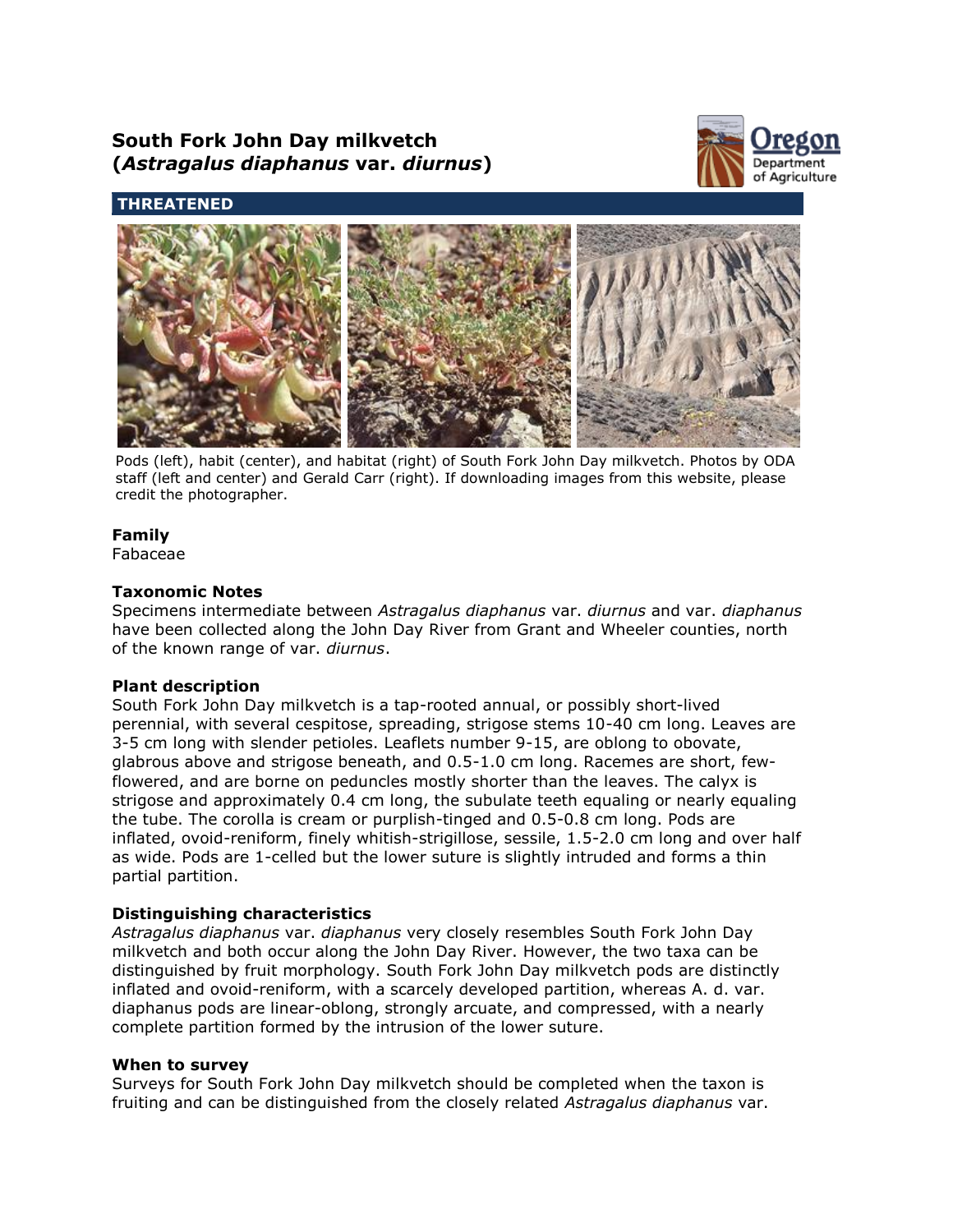*diaphanus*, typically from mid May to mid June.

#### **Habitat**

South Fork John Day milkvetch usually occurs on dry, barren slopes in gravelly, shallow soils overlying basalt. It is found in openings in juniper woodland at elevations ranging from 760-1100 m (2500-3600 ft).

Associated plant species include *Achillea* sp., *Agropyron* sp., *Alyssum* sp., *Artemisia tridentata, A. rigida, Blepharipappus* sp., *Bromus* sp., *Cryptantha* sp., *Ericameria nauseosa, Eriogonum compositum, E. microthecum, E. sphaerocephalum, E. strictum, Epilobium* sp., *Eriophyllum lanatum, Gutierrezia sarothrae, Juniperus occidentalis, Lewisia rediviva, Lomatium* sp., *Phacelia* sp., *Poa* sp., *Purshia* sp., *Salvia dorii,* and *Senecio* sp.

#### **Range**

This taxon is restricted to the south fork of the John Day River within the Blue Mountains ecoregion.

**Oregon counties**

Grant

#### **Federal status**

None

#### **Threats**

A primary threat to South Fork John Day milkvetch is habitat destruction due to excavation of cinders for road maintenance. The species is strongly influenced by spring precipitation and may be negatively impacted by prolonged periods of unfavorable climatic conditions. Other potential threats to the species include exotic weed invasions, changes in historic fire regimes, and off-road vehicle use.

#### **Did you know?**

The type specimen for this taxon was collected by Thomas Howell in 1885. The taxon was first described by Watson as *Astragalus diurnus* the following year.

#### **References**

Croft, L. K., W. R. Owen, and J. S. Shelly. 1997. Interior Columbia Basin Ecosystem Management Project Analysis of Vascular Plants. U.S. Forest Service, Pacific Northwest Research Station. Available at [http://www.icbemp.gov/science/croft\\_1.pdf](http://www.icbemp.gov/science/croft_1.pdf) (pdf document, 6.92 MB). Accessed January 24, 2011.

Gisler, S. and R. Meinke. 2001. Reproductive ecology, seed banking, and cultivation of five at-risk legume species in Oregon. Report prepared for U.S. Fish and Wildlife Service, Region 1. Oregon Department of Agriculture, Salem, Oregon.

Hitchcock, C. L., A. Cronquist, M. Ownbey, and J. W. Thompson. 1961. Vascular plants of the Pacific Northwest. Part 3: Saxifragaceae to Ericaceae. University of Washington Press, Seattle.

OFP (Oregon Flora Project). 2011. Oregon Plant Atlas. [http://www.oregonflora.org/atlas.php.](http://www.oregonflora.org/atlas.php) Accessed, January 20, 2011.